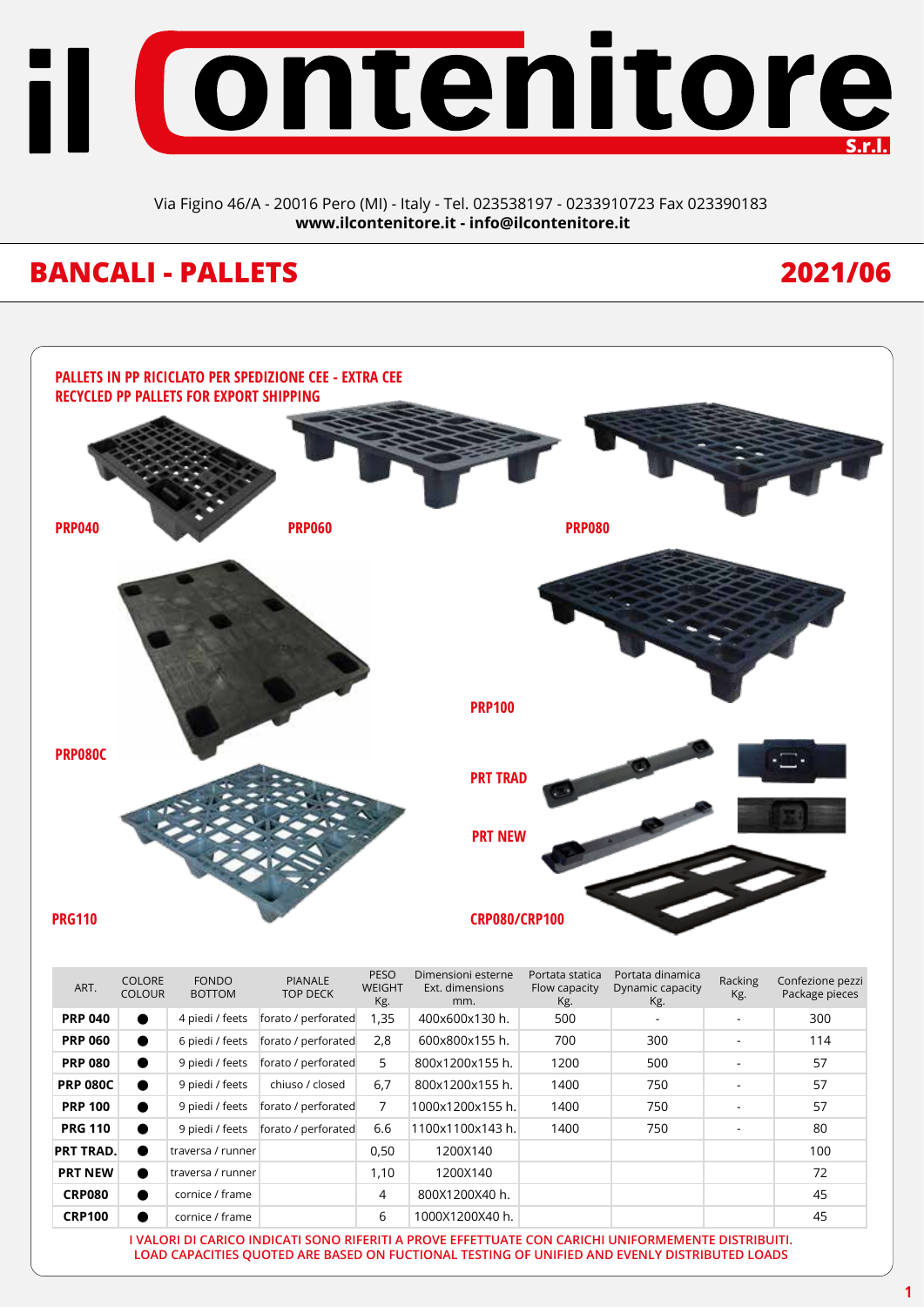## **PALLETS IN PEHD RICICLATO PER SPEDIZIONE CEE - EXTRA CEE RECYCLED HDPE PALLETS FOR EXPORT SHIPPING**



**SF800L SF1000L SF800L2P**



**SF600UL**





ART. COLORE COLOUR FONDO BOTTOM PIANALE TOP DECK PESO WEIGHT Kg. Dimensioni esterne Ext. dimensions mm. Portata statica Flow capacity Kg. Portata dinamica Dynamic capacity Kg. Racking Confezione pezzi Kg. Package pieces **SF600UL C** 6 piedi / feets forato / perforated 2,8 600x800x130 h. 700 350 - 80 **SF600UL** Copiedi / feets chiuso / closed 3,4 600x800x130 h. 700 350 - 80 **SF800L**  $\bullet$  9 piedi / feets forato / perforated 5,5 800x1200x155 h. 1500 800 - 45 **SF800H**  $\bullet$  9 piedi / feets forato / perforated 10,5 800x1200x145 h. 2000 1000 - 40 **SF800L2P @** 9 piedi / feets chiuso / closed 7,2 800x1200x155 h. 1000 1200 250 45 **SF1000L** 9 piedi / feets forato / perforated 7,2 1000x1200x160 h. 2000 1000 - 42 **SF1200L** 9 piedi / feets forato / perforated 10,2 1200x1200x145 h. 4000 1500 - 40 **SFT d** traversa / runner 0,7 140x1200 1000 1000 100

**I VALORI DI CARICO INDICATI SONO RIFERITI A PROVE EFFETTUATE CON CARICHI UNIFORMEMENTE DISTRIBUITI. LOAD CAPACITIES QUOTED ARE BASED ON FUCTIONAL TESTING OF UNIFIED AND EVENLY DISTRIBUTED LOADS**

**SFT**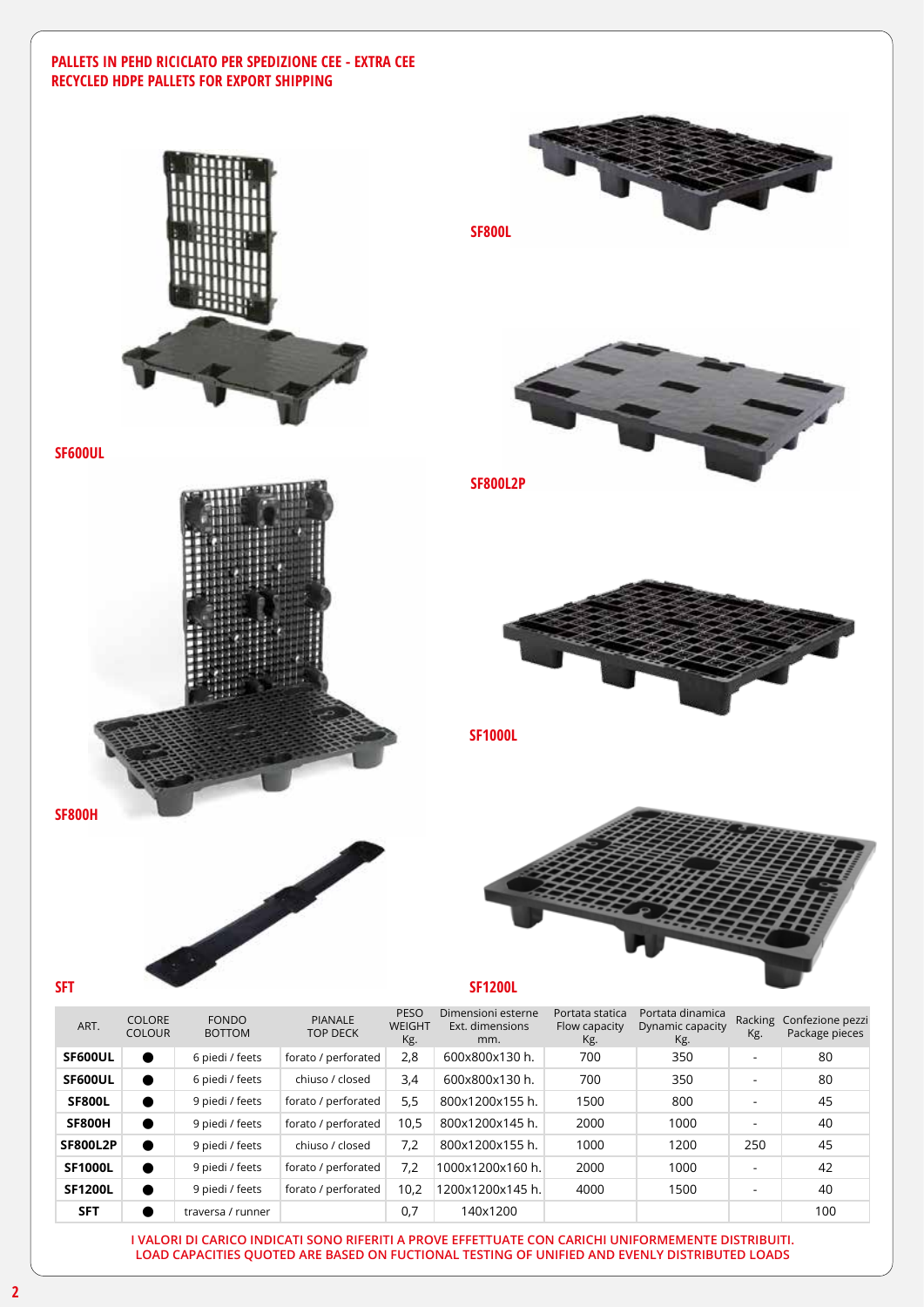### **PALLETS IN PEHD RICICLATO PER SPEDIZIONE CEE - EXTRA CEE RECYCLED HDPE PALLETS FOR EXPORT SHIPPING**



**SFDUS**



**SF760L1140 PALLET PER CONTAINER CONTAINER PALLET**





**SF800MNR SF800MNR RINF**



**SF800NR**



**PALLET PER CONTAINER CONTAINER PALLET**

| ART.           | <b>COLORE</b><br><b>COLOUR</b> | <b>FONDO</b><br><b>BOTTOM</b>            | <b>PIANALE</b><br><b>TOP DECK</b> | <b>PESO</b><br>WEIGHT<br>Kg. | Dimensioni esterne<br>Ext. dimensions<br>mm. | Portata statica<br>Flow capacity<br>Kg. | Portata dinamica<br>Dynamic capacity<br>Kg. | Kg. | Racking Confezione pezzi<br>Package pieces |
|----------------|--------------------------------|------------------------------------------|-----------------------------------|------------------------------|----------------------------------------------|-----------------------------------------|---------------------------------------------|-----|--------------------------------------------|
| <b>SFDUS</b>   |                                | 3 traverse / runners forato / perforated |                                   | 3,8                          | 600x800x150 h.                               | 800                                     | 400                                         |     | 66                                         |
| SF760L/1140    |                                | 9 piedi / feets                          | chiuso / closed                   | 6,3                          | 760x1140x155 h.                              | 1500                                    | 1000                                        | 200 | 45                                         |
| SF800MNR       |                                | 3 traverse / runners                     | semichiuso<br>demiclosed          | 11,3                         | 800x1200x150 h.                              | 2000                                    | 1000                                        | 350 | 32                                         |
| SF800MNR RINF  |                                | 3 traverse / runners                     | semichiuso<br>demiclosed          | 13.3                         | 800x1200x150 h.                              | 2000                                    | 1000                                        | 600 | 32                                         |
| SF800NR        |                                | 3 traverse / runners                     | semichiuso<br>demiclosed          | 13,3                         | 800x1200x140 h.                              | 1200                                    | 800                                         | 350 | 35                                         |
| <b>SF1140L</b> |                                | 9 piedi / feets                          | forato / perforated               | 9.2                          | 1140x1140x145 h.l                            | 4000                                    | 1200                                        | -   | 40                                         |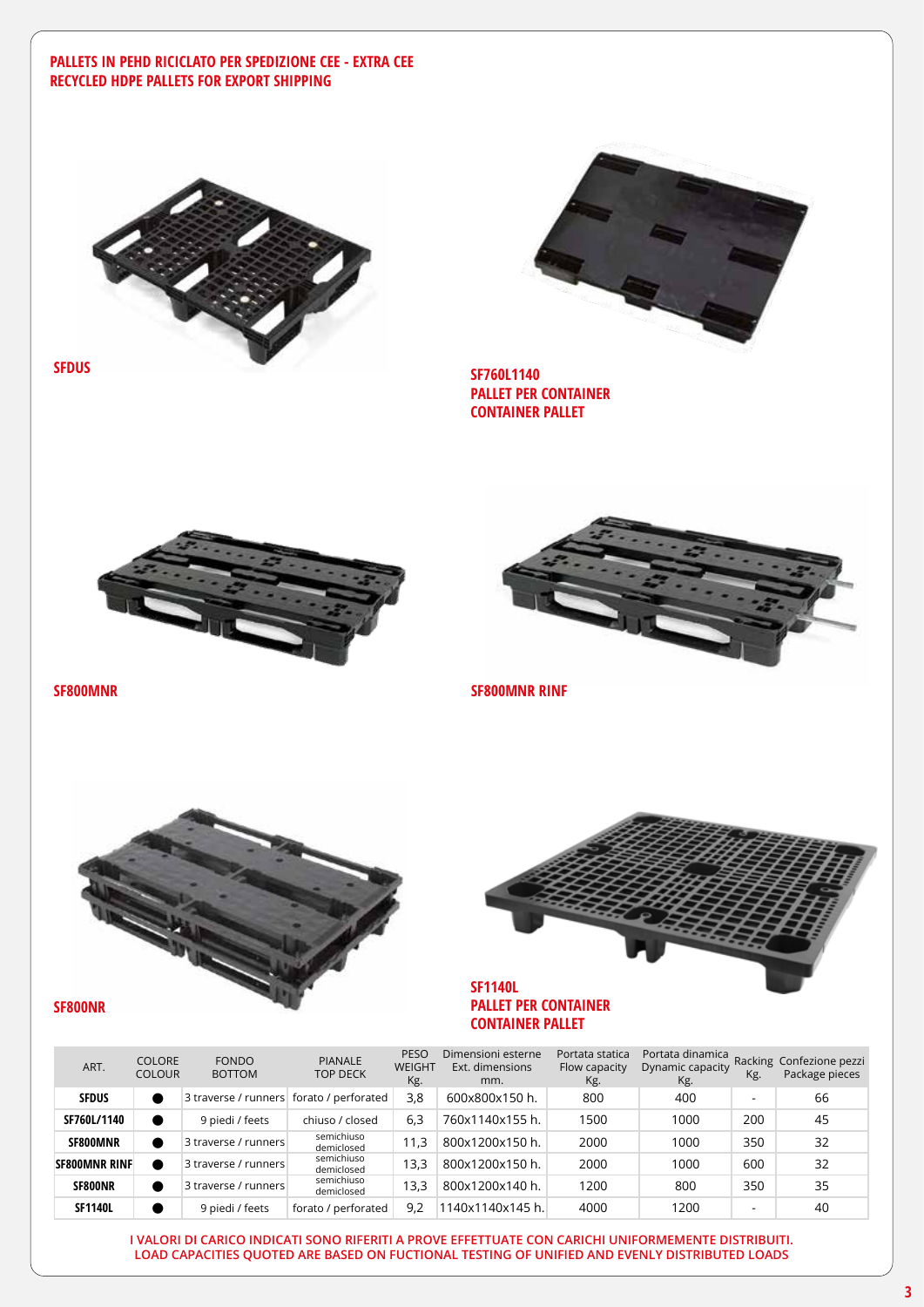### **PALLETS IN PP/PEHD RICICLATO PER USO INDUSTRIALE RECYCLED PP/HDPE PALLETS FOR INDUSTRIAL USEFULL**









**350PRP080 2T3P**

**351PRP0803T**



### **350PRP1003T**

| ART.          | <b>COLORE</b><br><b>COLOUR</b> | <b>FONDO</b><br><b>BOTTOM</b>              | <b>PIANALE</b><br><b>TOP DECK</b> | <b>PESO</b><br>WEIGHT<br>Kg. | Dimensioni esterne<br>Ext. dimensions<br>mm. | Portata statica<br>Flow capacity<br>Kg. | Portata dinamica<br>Dynamic capacity<br>Kg. | Kg. | Racking Confezione pezzi<br>Package pieces |
|---------------|--------------------------------|--------------------------------------------|-----------------------------------|------------------------------|----------------------------------------------|-----------------------------------------|---------------------------------------------|-----|--------------------------------------------|
| SF600POOL     |                                | 3 traverse / runners   forato / perforated |                                   | 8,5                          | 600x800x160 h.                               | 800                                     | 500                                         | 500 | 16                                         |
| SF600POOL     | $\bullet$ $\bullet$            | 3 traverse / runners                       | chiuso / closed                   | 9                            | 600x800x160 h.                               | 800                                     | 500                                         | 500 | 16                                         |
| 350/B         |                                | 3 traverse / runners   forato / perforated |                                   | 12                           | 800x1200x150 h.                              | 4000                                    | 1500                                        | 500 | 12                                         |
| 350/E         |                                | 3 traverse / runners forato / perforated   |                                   | 10                           | 800x1000x150 h.                              | 4000                                    | 1500                                        | ۰   | 12                                         |
| 350PRP0802T3P |                                | 2 traverse 3 piedi<br>2 runners 3 feets    | forato / perforated               | 15                           | 800x1200x155 h.                              | 4000                                    | 1000                                        | 500 | 16                                         |
| 351PRP0803T   | ●                              | 3 traverse / runners   forato / perforated |                                   | 9                            | 800x1200x155 h.                              | 4000                                    | 1000                                        | ۰   | 16                                         |
| 350/A         |                                | 3 traverse / runners forato / perforated   |                                   | 15                           | 1000x1200x150 h.                             | 4000                                    | 1500                                        | 600 | 12                                         |
| 350PRP1003T   |                                | 3 traverse / runners forato / perforated   |                                   | 20                           | 1000x1200x155 h.                             | 7500                                    | 2000                                        | 600 | 16                                         |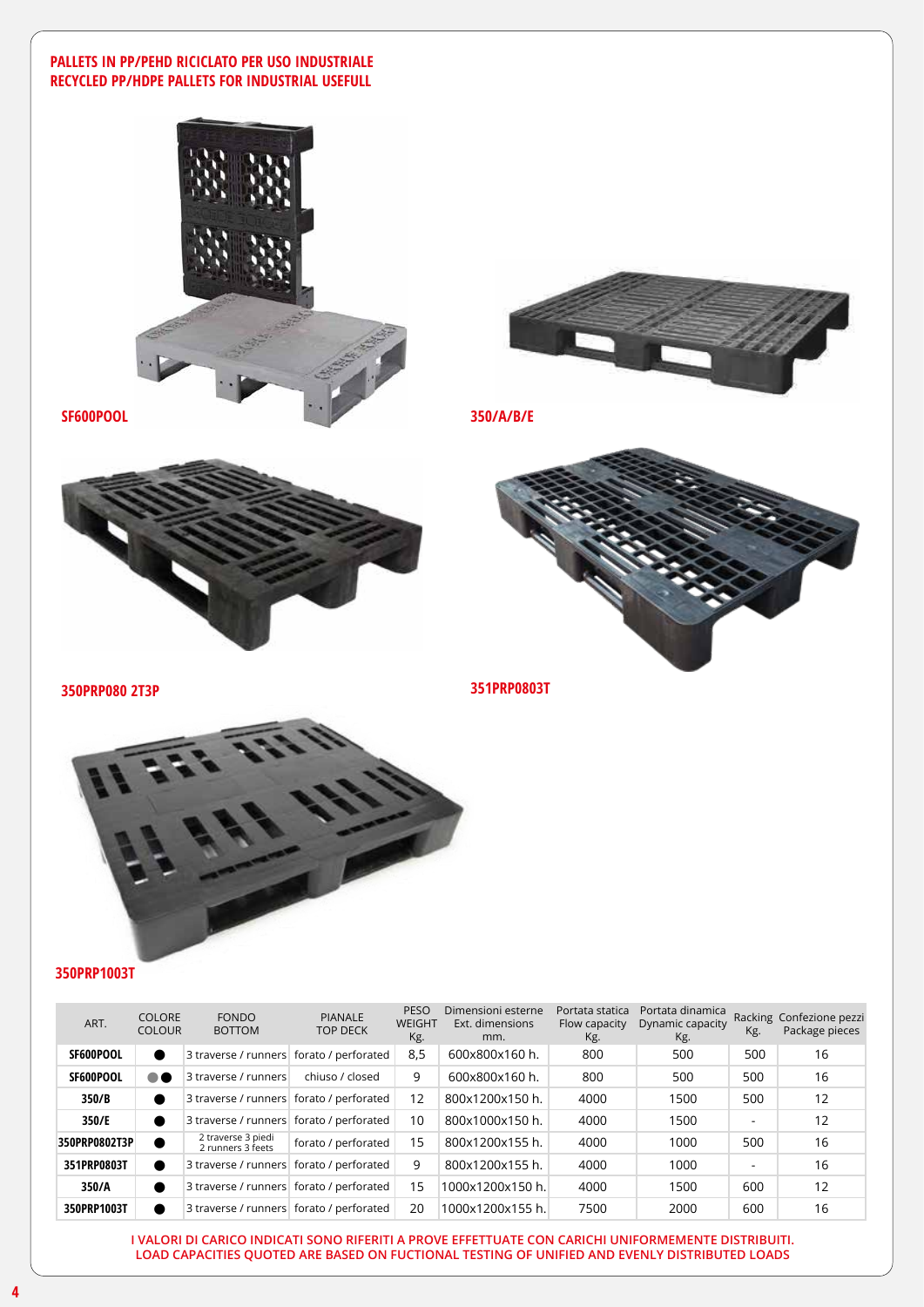# **PALLETS IN PEHD RICICLATO PER USO INDUSTRIALE RECYCLED HDPE PALLETS FOR INDUSTRIAL USEFULL**







**SF 1000 PES/3 SF 1000 PES/3 RINF**





**SF 1000 PES/5 SF 1000 PES/5 RINF**



| ART.                 | <b>COLORE</b><br><b>COLOUR</b> | <b>FONDO</b><br><b>BOTTOM</b>            | <b>PIANALE</b><br><b>TOP DECK</b> | <b>PESO</b><br><b>WEIGHT</b><br>Kg. | Dimensioni esterne<br>Ext. dimensions<br>mm. | Kg.  | Portata statica Portata dinamica<br>Flow capacity Dynamic capacity<br>Kg. | Kg. | Racking Confezione pezzi<br>Package pieces |
|----------------------|--------------------------------|------------------------------------------|-----------------------------------|-------------------------------------|----------------------------------------------|------|---------------------------------------------------------------------------|-----|--------------------------------------------|
| <b>SF 800 PES</b>    | $\bullet$                      | 3 traverse / runners forato / perforated |                                   | 11                                  | 800x1200x150 h.                              | 4000 | 1000                                                                      | 500 | 16                                         |
| <b>SF800PES RINF</b> |                                | 3 traverse / runners forato / perforated |                                   | 14                                  | 800x1200x150 h.                              | 4000 | 1000                                                                      | 900 | 16                                         |
| <b>SF 1000 PES/3</b> | $\bullet$                      | 3 traverse / runners forato / perforated |                                   | 13.5                                | 1000x1200x150 h.                             | 4000 | 1000                                                                      | 500 | 16                                         |
| SF1000PES/3 RINF     |                                | 3 traverse / runners forato / perforated |                                   | 16.5                                | 1000x1200x150 h.                             | 4000 | 1000                                                                      | 900 | 16                                         |
| <b>SF 1000 PES/5</b> | $\bullet$                      | 5 traverse / runners forato / perforated |                                   | 14                                  | 1000x1200x150 h.                             | 4000 | 1000                                                                      | 500 | 16                                         |
| SF1000PES/5 RINF     |                                | 5 traverse / runners forato / perforated |                                   | 17                                  | 1000x1200x150 h.                             | 4000 | 1000                                                                      | 900 | 16                                         |
| SF800CB              | $\bullet$                      |                                          | coperchio / lid                   | 5,8                                 | 1210x810x44,5 h.                             |      |                                                                           |     | 30                                         |
| <b>SF1000CB</b>      |                                |                                          | coperchio / lid                   | 6,8                                 | 1210x1010x44,5 h.                            |      |                                                                           |     | 30                                         |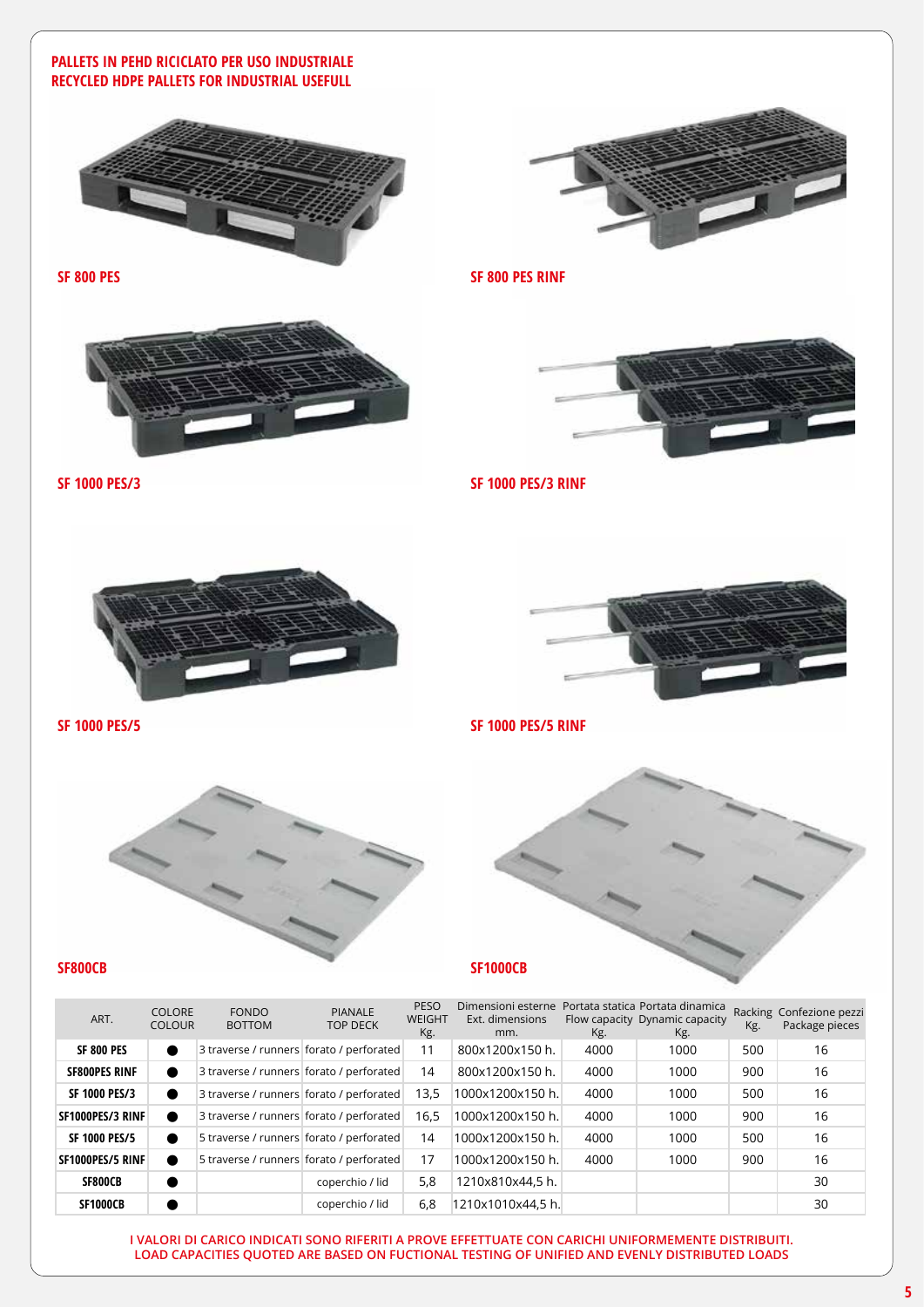# **PALLETS IN PEHD RICICLATO PER USO INDUSTRIALE RECYCLED HDPE PALLETS FOR INDUSTRIAL USEFULL**







**SECUPAL / SECUPAL RINF SF 1000 POOL 3**





**SF 1000 POOL 5 SF 1000 POOL 6**

| ART.                | <b>COLORE</b><br><b>COLOUR</b> | <b>FONDO</b><br><b>BOTTOM</b> | <b>PIANALE</b><br><b>TOP DECK</b> | <b>PESO</b><br><b>WEIGHT</b><br>Kg. | Dimensioni esterne<br>Ext. dimensions<br>mm. | Kg.  | Portata statica Portata dinamica<br>Flow capacity Dynamic capacity<br>Kg. | Kg. | Racking Confezione pezzi<br>Package pieces |
|---------------------|--------------------------------|-------------------------------|-----------------------------------|-------------------------------------|----------------------------------------------|------|---------------------------------------------------------------------------|-----|--------------------------------------------|
| SF800POOL           | $\bullet$ $\bullet$            | 3 traverse / runners          | chiuso / closed                   | 14                                  | 800x1200x155 h.                              | 5000 | 1250                                                                      | 600 | 16                                         |
| <b>EUROPAL</b>      | ∙∙                             | 3 traverse / runners          | chiuso / closed                   | 23                                  | 800x1200x150 h.                              | 5000 | 1500                                                                      | 600 | 20                                         |
| <b>SECUPAL</b>      | ∙∙                             | 3 traverse / runners          | chiuso / closed                   | 22                                  | 800x1200x150 h.                              | 5000 | 1500                                                                      | 600 | 20                                         |
| <b>SECUPAL</b>      | ∙                              | 3 traverse / runners          | chiuso / closed                   | 30                                  | 1000x1200x150 h.                             | 5000 | 1500                                                                      | 600 | 20                                         |
| <b>SECUPAL RINF</b> | ∙∙                             | 3 traverse / runners          | chiuso / closed                   | 26                                  | 800x1200x150 h.                              | 5000 | 1500                                                                      | 800 | 20                                         |
| <b>SECUPAL RINF</b> | $\bullet\bullet$               | 3 traverse / runners          | chiuso / closed                   | 34                                  | 1000x1200x150 h.                             | 5000 | 1500                                                                      | 800 | 20                                         |
| <b>SF1000POOL3</b>  | $\bullet$                      | 3 traverse / runners          | chiuso / closed                   | 18.75                               | 1000x1200x160 h.                             | 5000 | 1500                                                                      | 800 | 16                                         |
| SF1000POOL5         | $\bullet$                      | 3 traverse / runners          | chiuso / closed                   | 19,35                               | 1000x1200x160 h.                             | 5000 | 1500                                                                      | 800 | 16                                         |
| SF1000POOL6         |                                | 3 traverse / runners          | chiuso / closed                   | 19,60                               | 1000x1200x160 h.                             | 5000 | 1500                                                                      | 800 | 16                                         |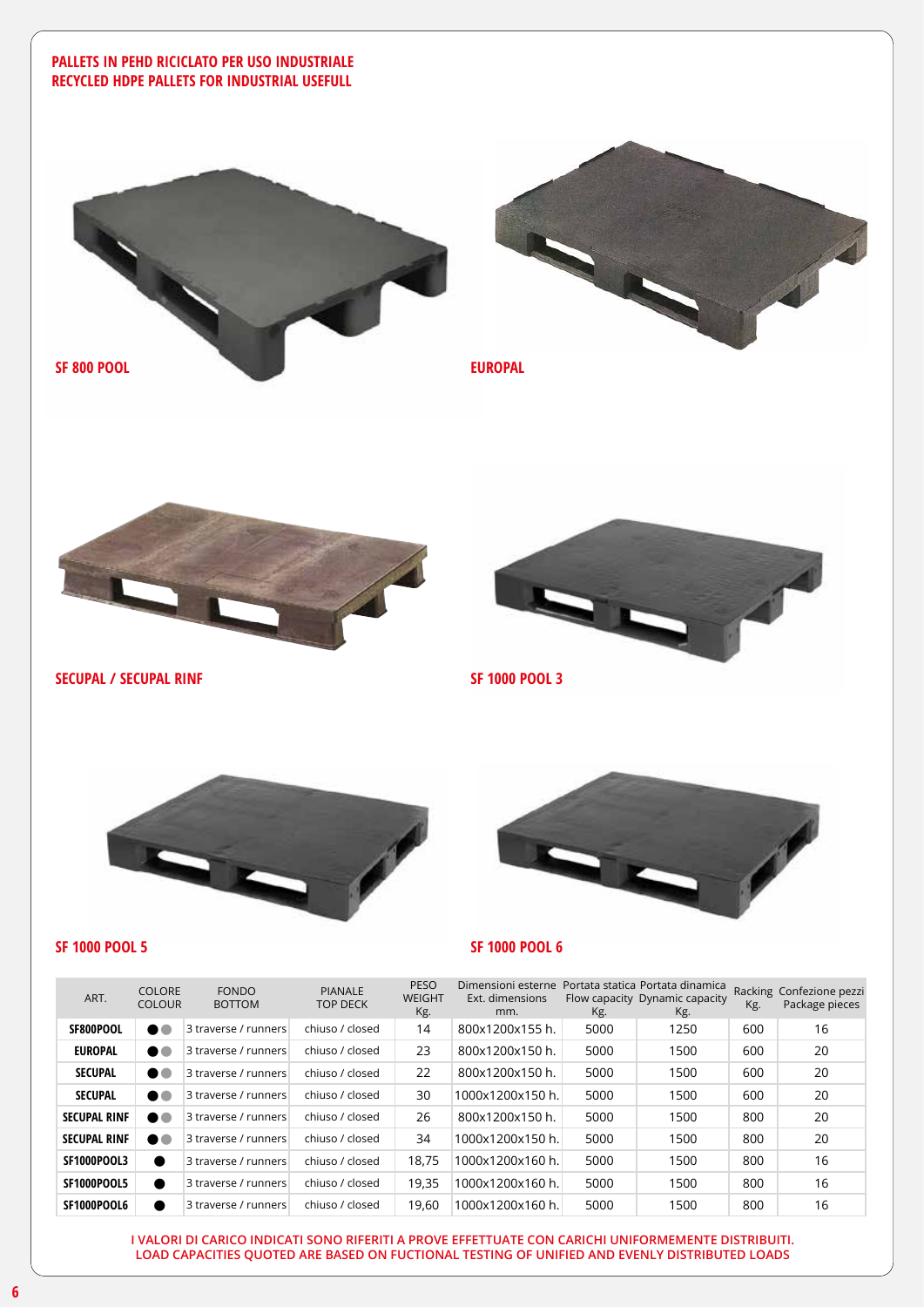